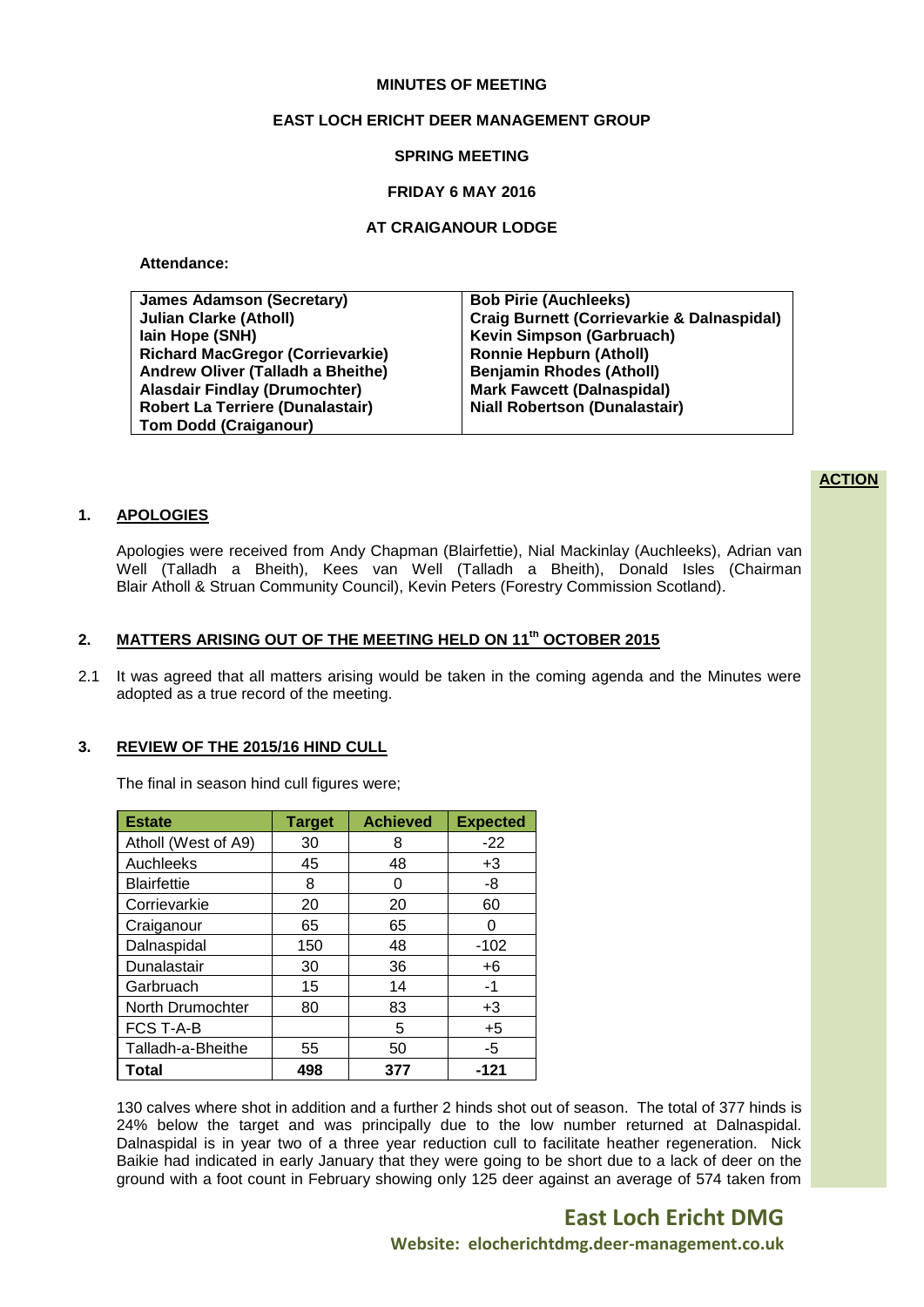the last five Group wide counts. At this stage it is unclear where these deer have gone and the situation will be monitored.

Atholl reported few hinds on them in the winter. The fence to the Auchlennie Pinewood was repaired after the end of the season and there are now deer enclosed in the wood, but the number is unknown.

Auchleeks reported reasonable numbers of deer and no issue achieving numbers.

Blairfettie had shot no hinds over the winter. There are reports of more deer on Struan Point now, possibly coming through Auchanruie Wood and up from the south with movement being noted during late evenings in this area.

Corrievarkie reported seeing slightly less deer than historically.

Craiganour had plenty of deer about, but not distributed throughout the estate.

Dunalastair reports lots of hinds at the West end. There is a big herd on the land known as Mclaren's and this is specifically addressed in the deer management plan.

Garbruach has noticed an increase in hinds, possibly displacement from Dalnaspidal, and will probably increase the hind cull next winter.

North Drumochter reported having about 350 hinds, but less than normal near Dalnaspidal.

T-A-B reported lower numbers on Loch Ericht side and are not sure where they have gone.

# **4. DEER MANAGEMENT PLAN DISCUSSION**

The Secretary reported that the draft plan had been circulated for consultation in March and a summary of the consultation responses circulated with the agenda for this meeting. The responses had been largely positive but would require a few minor alterations to the plan to allow completion.

There was general discussion about the consultation points and draft plan. In terms of specific points it was agreed;

- The Group would monitor opportunities for new woodland creation and although not a DMG remit, would facilitate proposals where possible. R L-T mentioned that Dunalastair are considering another 100ha scheme.
- The importance of deer counting was reaffirmed. A default count date would be agreed at each October meeting on which a foot count would be made to avoid the scenario of lack of good snow meaning the count was simply deferred until it was too late. This would be a late-March date. The Secretary also urged stalkers to carry out ad hoc counts of their own ground and submit information to the Group on an 'as and when' basis.
- SNH had raised an issue about the timing of future surveys. It was agreed that the proposal to repeat the James Hutton survey in 2024 would remain, but the plan would acknowledge that the timing of surveys would be periodically reviewed.
- It was agreed that more use would be made of cull data and a new record sheet would be drawn up.
- SNH had requested a summary action table which will be prepared giving specific actions and timescales.

It was agreed by all present that subject to making the changes discussed that the plan could be finalised and the new plan was adopted by unanimous vote.

# **5. 2016 Stag Cull Targets**

The target stag cull is based on the new deer management plan target of 330 for the current year and was agreed as follows;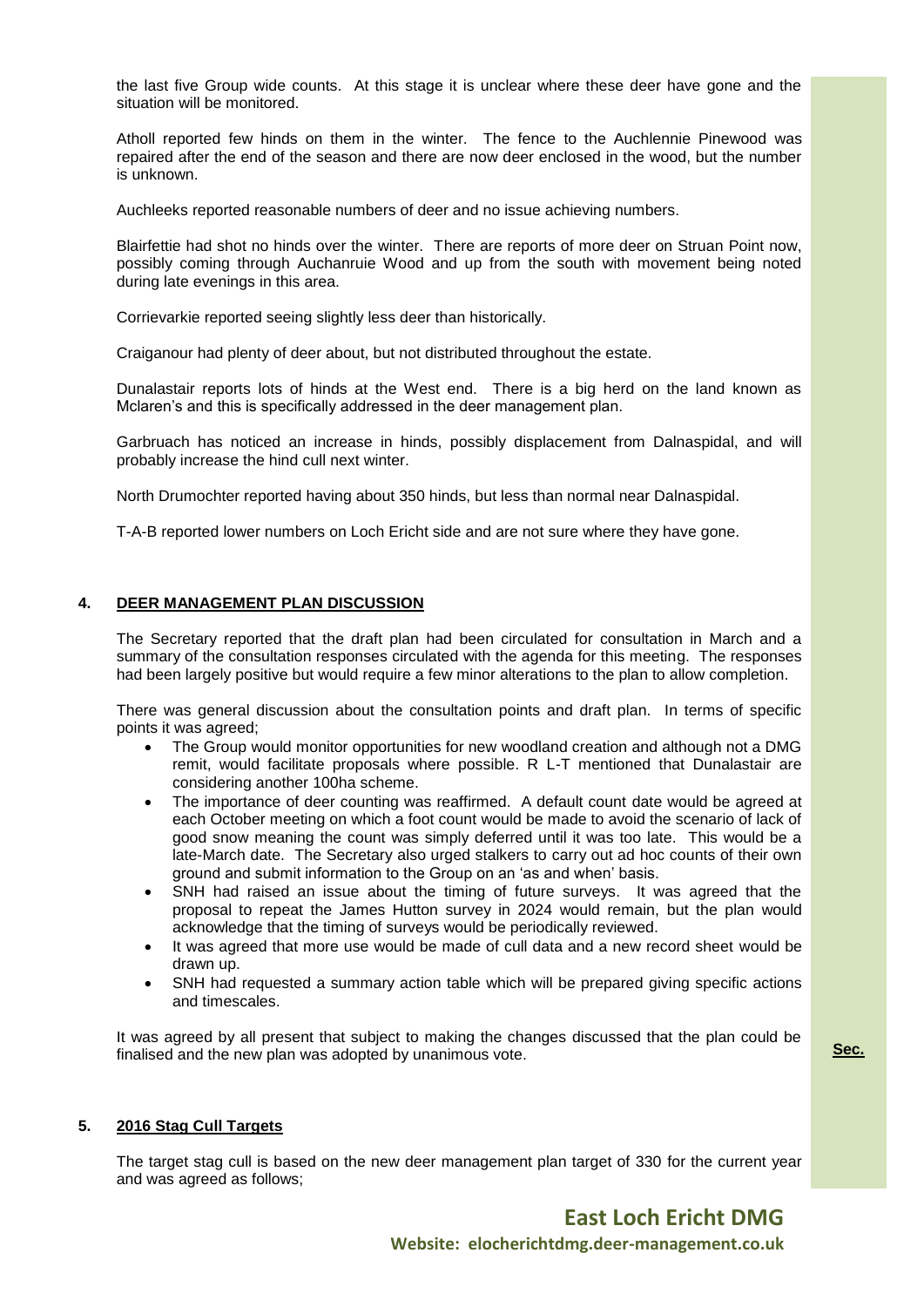| <b>Estate</b>       | 2016 Target |
|---------------------|-------------|
| Atholl (West of A9) | 10          |
| Auchleeks           | 30          |
| <b>Blairfettie</b>  | 6           |
| Corrievarkie        | 35          |
| Craiganour          | 70          |
| Dalnaspidal         | 40          |
| Dunalastair         | 25          |
| Garbruach           | 6           |
| North Drumochter    | 50          |
| <b>FCS T-A-B</b>    |             |
| Talladh-a-Bheithe   | 45          |
| Total               | 317         |

Atholl indicated some would be shot in the Auchlennie Wood which were not included in their target number and there were normally around 20 shot out of season so it was agreed 317 was an appropriate base cull. This represents slight reduction from the 10 year average which is 347 (in season) but this is in line with the plan objective to stabilise stag numbers, but to maintain the overall cull intensity through higher hind cull numbers.

# **6. DEER COUNT**

There had not been good even snow conditions across the Group and no count was held in 2016. Richard MacGregor agreed to continue as the co-ordinator.

IH confirmed some SNH resource could be available to assist ground counts, probably extra personnel if needed.

Some recruitment counts were collected;

Garbruach; 33%

Corrievarkie; 47 hinds 14 calves = 30% and 35 hinds 3 calves = 9%

T-A-B; 90 hinds 21 calves = 23%

Please submit any further recruitment count data. **All All All All All All All All All All All All All All All All All All All All All All All All All All All All All** 

### **7. SNH/ADMG UPDATE**

SNH

- i. New plan 'ticks the boxes' as far as IH are concerned. Must be implemented successfully. Can view other plans on various websites and SNH would welcome feedback on any plan.
- ii. DMG Assessment repeat assessment due over next two months. IH considers there is no doubt there has been an overall improvement in DMGs as a result of the management planning process. SNH will then report back to Govt. In terms of ELEDMG the assessment will feed into the designated site process and review the need for a control agreement. At the moment there is no control agreement in place as recent management has been deemed appropriate.
- iii. Various pieces of work are also ongoing that will feed back into Govt including SNH review of authorisations and research work on the national red deer population (statistical).
- iv. Chronic Wasting Disease had been detected in wild reindeer in Norway and situation was being monitored.

ADMG